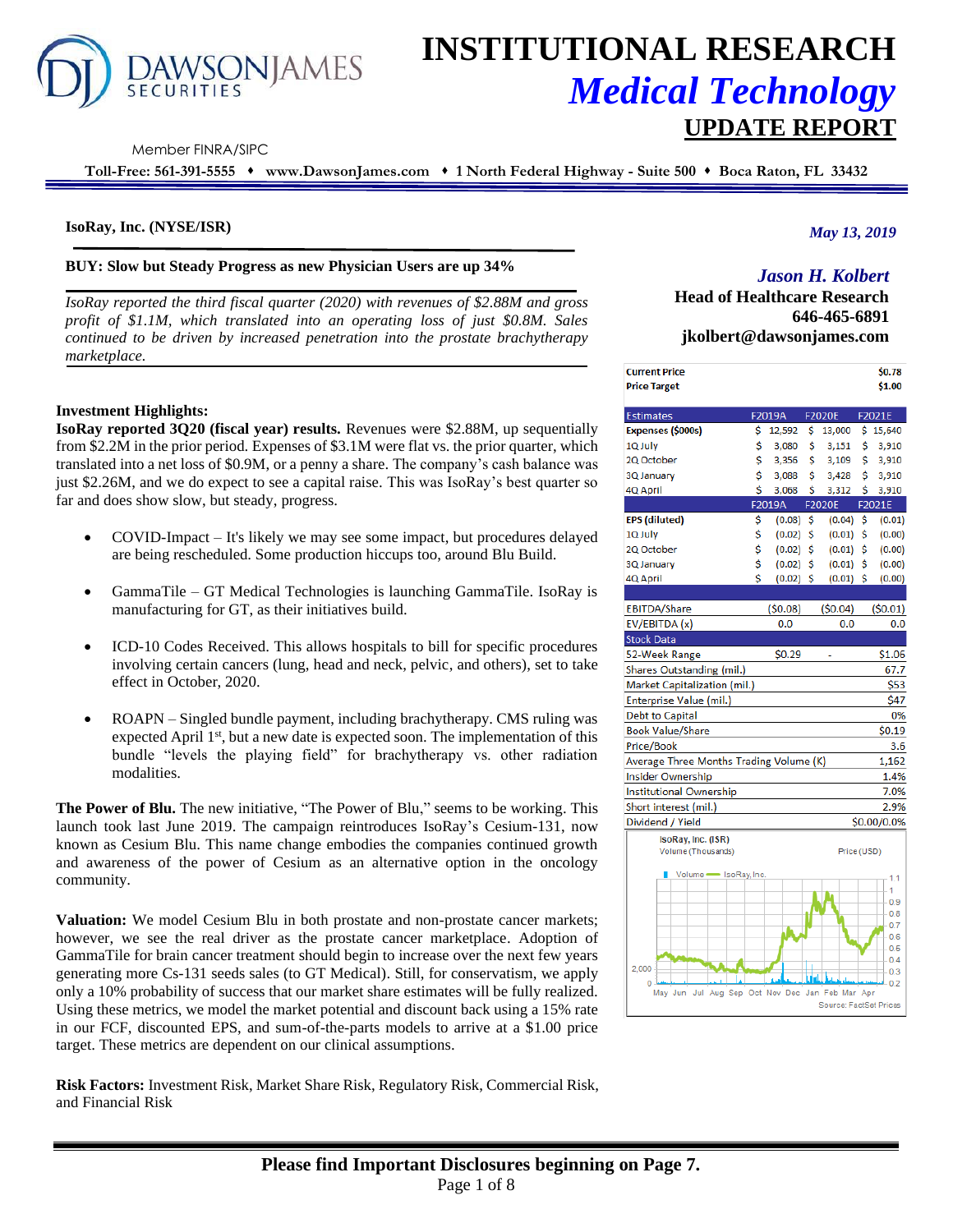**Brachytherapy Back on the Throne.** As we noted in our prior notes, towards the end of 2018, Alex Azar, the United States Secretary of Health and Human Services publicly stated that CMS, under Trump's Administration's advisement, plans on grouping radiation oncology therapy into the mandatory bundled payment model. This may be helping to drive market share back to prostate cancer brachytherapy. Initiation of a capitated system (one fee for treatment) should drive hospitals to evaluate where they can achieve the best outcome for patients at the lowest cost. We believe, radiation therapy will be one of the answers. Recall that the cost of the Cs-131 seeds that IsoRay provides is covered outside the bundle.

**New Branding - Blu Build.** Last year, Dr. David T. Marshall, a professor of Oncology and Urology at the Hollings Cancer Center, which is part of the University of South Carolina, performed the first prostate cancer surgery using the Blu Build real-time Cesium-131 brachytherapy delivery system. Dr. Marshall believes that the Blu Build technology can have a significant impact in the marketplace, stating*, "No two patients are exactly alike. What Blu Build provides physicians is a real-time means to individually customize and deliver a precise placement of Cesium-131 brachytherapy seeds tailored to the patient's anatomy and cancer as the physician is seeing it in the operating room at the time of surgery."* The main goal of the Blu Build model aligns perfectly with IsoRay's mission statement, *"IsoRay advances innovative radiotherapeutic technologies that focus on the patient."* The advantages of this system are all catered to the safety and efficacy of the patient. Cesium Blu introduces patients to a life of improved quality. It is able to directly target the tumor, minimizing damage to other tissue, as a result of the shorter half-life (Cesium-131) compared to the other radioisotopes on the market. With a competitive price and a customized procedure model, the stage is set for Blu Build to be an effective (efficacy  $\&$  cost) treatment for not only prostate cancer, but also other hard to treat , in the brain, pelvis, gyn, head, neck, lung, colon, and rectal areas.

**A Key Collaboration Opportunity.** IsoRay Inc. has established an important connection with the Texas Oncology group, an independent oncology practice with over 210 locations in Texas and around 460 working physicians. This new training collaboration was announced on April 16, 2019, and will aid in public awareness of brachytherapy and the revolutionary capability of Cesium-131. The goal of this program is to help train the next generation of brachy therapists using several different approaches like case observations, practice on artificial prostates, physics planning, and real-time procedure methodology. These video tutorials can all be accessed through their webinar.

## **Modeling Assumptions:**

- 1. We assume continued growth of the patient incidence and prevalence of prostate cancer. We also assume that brachytherapy can become a larger part of the over-all prostate cancer therapy marketplace. We currently assume brachytherapy is under 10% and over the next decade and rise to \$17%. Within the brachytherapy marketplace, Cs-131 has just a 5% market share. We assume that share can rise by 23% over the next decade.
- 2. Pricing. We assume on average \$70 per seed and 50 seeds per case in PC. Please see the market model below for our assumptions in non-prostate indications.
- 3. For IsoRay, and a result of the complexities of Isotope management, there may be a significant reduction in the cost of manufacturing associated with the volume.
- 4. GammaTile. We model the recurrent brain cancers marketplace (300,000 cases per year) and assume the market is based on the 75% of patients who may undergo tumor resection. At just 3% market share, \$150 per seed and 65 seeds on average, the market becomes significant at \$86M annually. We apply just a 10% probability that the full commercial opportunity can be realized based on GT Medical's ability to invest the needed capital to aggressively change the current treatment paradigm.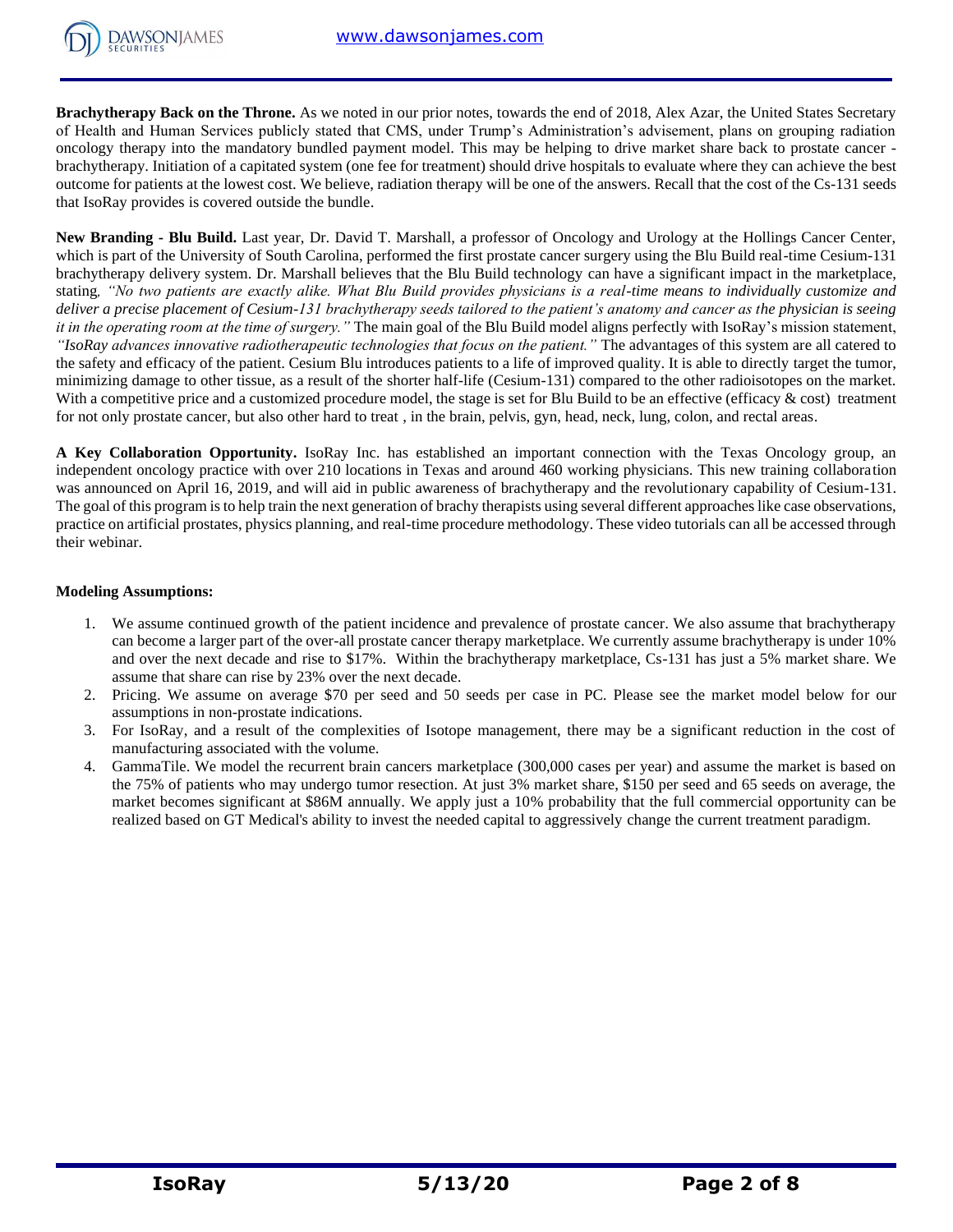

# **Exhibit 1: Cs-131 Models in Prostate, Other and GammaTile.**

| CS-131 sales (\$000)                                            | 2018A      | 2019E   | 2020E    | 2021E    | 2022E    | 2023E    | 2024E    | 2025E    | 2026E    | 2027E    | 2028E    | 2029E    | 2030E    |
|-----------------------------------------------------------------|------------|---------|----------|----------|----------|----------|----------|----------|----------|----------|----------|----------|----------|
| <b>Prostate Cancer</b>                                          | 260,840    | 266,057 | 271,378  | 276,806  | 282,342  | 287,989  | 293,748  | 299,623  | 305,616  | 311.728  | 317,963  | 324,322  | 330,808  |
| % Patients electing monotherapeutic brachytherapy               | 9.3%       | 9.4%    | 9.6%     | 9.8%     | 10.0%    | 12.0%    | 13.0%    | 14.0%    | 15.0%    | 16.0%    | 17.0%    | 17.0%    | 17.2%    |
| Number of patients for brachytherapy                            | 24,258     | 25.009  | 26.052   | 27.127   | 28.234   | 34,559   | 38,187   | 41,947   | 45,842   | 49.876   | 54,054   | 55,135   | 56,899   |
| Market share                                                    | 5.0%       | 6.0%    | 8.0%     | 10.0%    | 12.0%    | 14.0%    | 16.0%    | 18.0%    | 20.0%    | 22.0%    | 22.5%    | 22.7%    | 22.8%    |
| Patients electing CS-131 (Over lodine-125 or Palladium-103)     | 1,213      | 1.501   | 2.084    | 2,713    | 3.388    | 4.838    | 6.110    | 7.551    | 9,168    | 10,973   | 12,162   | 12,516   | 12,973   |
| Price per seed                                                  | 70         | 70      | 70       | 70       | 70       | 70       | 70       | 70       | 70       | 70       | 70       | 70       | 70       |
| Seeds per patient                                               | 50         | 50      | 50       | 50       | 50       | 50       | 50       | 50       | 50       | 50       | 50       | 50       | 50       |
| CS-131 sales (Prostate cancer) (\$000)                          | \$4,245    | \$5,252 | \$7,295  | \$9,494  | \$11,858 | \$16,934 | \$21,385 | \$26,427 | \$32,090 | \$38,405 | \$42,567 | \$43,805 | \$45,405 |
|                                                                 | 505713%    |         |          |          |          |          |          |          |          |          |          |          |          |
| Non-prostate cancers (Head & Neck), Gyn., Lung Cancer           | 254,000    | 259,080 | 264,262  | 269,547  | 274,938  | 280,437  | 286,045  | 291,766  | 297,601  | 303,554  | 309,625  | 312,721  | 315,848  |
| % Patients receiving brachytherapy (monotherapy or combination) | 10.0%      | 12.0%   | 13.00%   | 14.00%   | 15.00%   | 16.00%   | 17.00%   | 18.00%   | 19.00%   | 20.00%   | 21.00%   | 22.00%   | 23.00%   |
| Number of patients for brachytherapy                            | 25,400     | 31.090  | 34,354   | 37.737   | 41.241   | 44.870   | 48,628   | 52,518   | 56,544   | 60.711   | 65,021   | 68.799   | 72,645   |
| Market share                                                    | 0.3%       | 0.5%    | 0.8%     | 1.0%     | 1.5%     | $2.0\%$  | $2.5\%$  | $3.0\%$  | $3.5\%$  | $4.0\%$  | 4.5%     | 4.9%     | 4.9%     |
| Patients receiving CS-131 brachytherapy                         | 76         | 155     | 258      | 377      | 619      | 897      | 1.216    | 1,576    | 1,979    | 2.428    | 2.926    | 3.371    | 3,560    |
| Price per seed                                                  | 115        | 115     | 115      | 115      | 115      | 115      | 115      | 115      | 115      | 115      | 115      | 115      | 115      |
| Seeds per patients                                              | 65         | 65      | 65       | 65       | 65       | 65       | 65       | 65       | 65       | 65       | 65       | 65       | 65       |
| CS-131 sales (Non-prostate cancer) (\$000)                      | \$570      | \$1,162 | \$1,926  | \$2,821  | \$4,624  | \$6,708  | \$9,087  | \$11,777 | \$14,793 | \$18,153 | \$21.871 | \$25.199 | \$26,608 |
|                                                                 |            |         |          |          |          |          |          |          |          |          |          |          |          |
| GammaTile (\$000)                                               | 2018A      | 2019E   | 2020E    | 2021E    | 2022E    | 2023E    | 2024E    | 2025E    | 2026E    | 2027E    | 2028E    | 2029E    | 2030E    |
| Brain cancer (cs/yr) - Candidates (new and recurrent)           | 300,000    | 306,000 | 312,120  | 318,362  | 324.730  | 331,224  | 337,849  | 344,606  | 351,498  | 358,528  | 365,698  | 373,012  | 380,473  |
| % Patients undergoing surgical resection                        | 75.0%      | 75.0%   | 75.0%    | 75.0%    | 75.0%    | 75.0%    | 75.0%    | 75.0%    | 75.0%    | 75.0%    | 75.0%    | 75.0%    | 75.0%    |
| Patients requiring treatment of tumor bed following resection   | 225,000    | 229,500 | 234,090  | 238,772  | 243.547  | 248.418  | 253.387  | 258.454  | 263.623  | 268.896  | 274.274  | 279,759  | 285,354  |
| Market share                                                    | 0.0%       | 0.1%    | 0.5%     | $1.0\%$  | $1.3\%$  | $1.5\%$  | $1.8\%$  | $2.0\%$  | $2.3\%$  | $2.5\%$  | 2.8%     | 3.1%     | 3.1%     |
| Patients receiving wafer                                        | $^{\circ}$ | 230     | 1.170    | 2,388    | 3,044    | 3.726    | 4,434    | 5,169    | 5,932    | 6.722    | 7.543    | 8.673    | 8,846    |
| Price per seed                                                  | \$150      | \$150   | \$150    | \$150    | \$150    | \$150    | \$150    | \$150    | \$150    | \$150    | \$150    | \$150    | \$150    |
| Seeds per patients                                              | 65         | 65      | 65       | 65       | 65       | 65       | 65       | 65       | 65       | 65       | 65       | 65       | 65       |
| Probability Factor                                              | 10%        | 10%     | 10%      | 10%      | 10%      | 10%      | 10%      | 10%      | 10%      | 10%      | 10%      | 10%      | 10%      |
| Wafer sales (Mengioma's) (\$000)                                | \$0        | \$224   | \$1,141  | \$2,328  | \$2,968  | \$3,633  | \$4,323  | \$5,040  | \$5,783  | \$6,554  | \$7,354  | \$8,456  | \$8,625  |
| Probability adjusted sales (\$000)                              | \$0        | \$224   | \$1,141  | \$2,328  | \$2,968  | \$3,633  | \$4,323  | \$5,040  | \$5,783  | \$6,554  | \$7,354  | \$8,456  | \$8,625  |
|                                                                 |            |         |          |          |          |          |          |          |          |          |          |          |          |
| <b>Combined Revenues</b>                                        | \$4,815    | \$6,638 | \$10,362 | \$14,643 | \$19,451 | \$27,275 | \$34,796 | \$43,244 | \$52,666 | \$63,112 | \$71,793 | \$77,459 | \$80,638 |

*Source: Dawson James*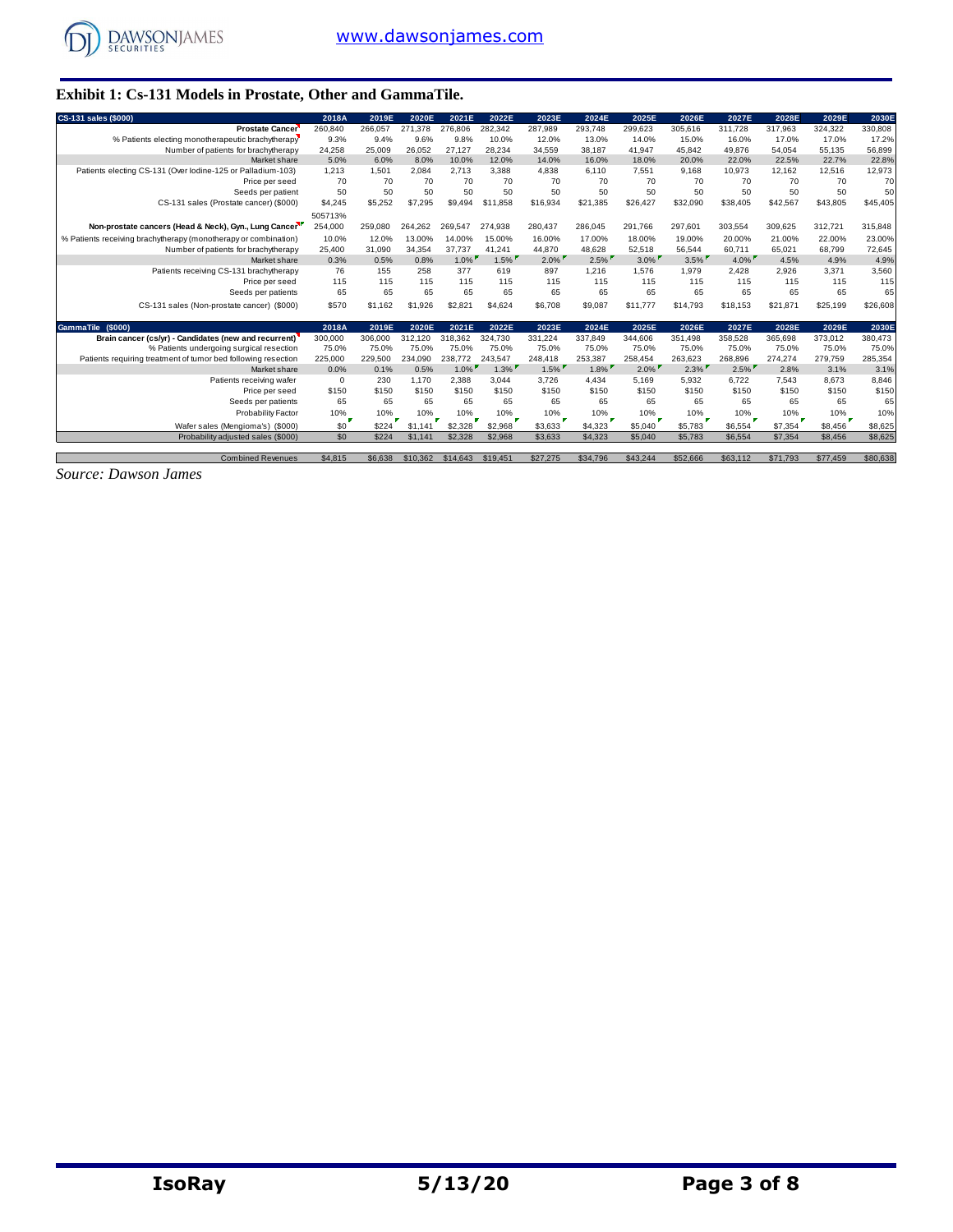

## **VALUATION**

We see IsoRay as an established company that has commercialized an approved product that has strong product attributes. Revenue today are small at just \$6M annually, but we believe these revenues, with our modest assumptions, can grow over the coming decade. For these reasons, we apply a 15% risk rate. Typically for early stage companies with no approved products which possess a lot of clinical risks we use a 30% risk rate and for established companies with more predictable revenues and typically cash flow positive we apply a 10% risk rate. We model the company's revenues (and expenses) out to 2030. We consider the need to raise capital, and as such, we use a future projected share count. We then apply these metrics to our free cash flow to the firm (FCFF), Discounted earnings (dEPS) and the sum of the parts (SOP) model, which are equal weighted, averaged and rounded to the nearest whole number. This method results in a \$1.00 price target for IsoRay.

#### **Exhibit 2. FCFF Model** oRay Medical, In

|                                | Average<br>- \$         | 1.1         |                                    |                          |                          |                          |                          |                          |        |        |        |        |        |        |          |
|--------------------------------|-------------------------|-------------|------------------------------------|--------------------------|--------------------------|--------------------------|--------------------------|--------------------------|--------|--------|--------|--------|--------|--------|----------|
|                                | Price Target \$<br>Year | 1.1<br>2019 |                                    |                          |                          |                          |                          |                          |        |        |        |        |        |        |          |
| DCF Valuation Using FCF (mln): |                         |             |                                    |                          |                          |                          |                          |                          |        |        |        |        |        |        |          |
| units ('000)                   |                         |             | 2018A                              | 2019E                    | 2020E                    | 2021E                    | 2022E                    | 2023E                    | 2024E  | 2025E  | 2026E  | 2027E  | 2028E  | 2029E  | 2030E    |
| EBIT                           |                         |             | (6,700)                            | (5,278)                  | (2,892)                  | (997)                    | 1,370                    | 5,908                    | 10,195 | 15,184 | 20,911 | 26,802 | 31,449 | 34,895 | 36,523   |
| <b>Tax Rate</b>                |                         |             | 0%                                 | 0%                       | 1%                       | 7%                       | 9%                       | 11%                      | 14%    | 16%    | 17%    | 18%    | 19%    | 25%    | 29%      |
| $EBIT(1-t)$                    |                         |             | (6,700)                            | (5,278)                  | (2,863)                  | (927)                    | 1,246                    | 5,258                    | 8,768  | 12,755 | 17,356 | 21,978 | 25,474 | 26,087 | 25,829   |
| CapEx                          |                         |             | $\overline{\phantom{a}}$           | $\overline{\phantom{a}}$ | $\overline{\phantom{a}}$ | $\sim$                   | $\overline{\phantom{a}}$ | $\overline{\phantom{a}}$ |        |        |        |        |        |        | ٠        |
| Depreciation                   |                         |             | $\overline{\phantom{a}}$           | $\overline{\phantom{a}}$ | ٠                        | $\overline{\phantom{a}}$ | $\overline{\phantom{a}}$ | $\overline{\phantom{a}}$ |        |        |        |        |        |        |          |
| Change in NWC                  |                         |             |                                    |                          |                          |                          |                          |                          |        |        |        |        |        |        |          |
| <b>FCF</b>                     |                         |             | (6,700)                            | (5,278)                  | (2,863)                  | (927)                    | 1,246                    | 5,258                    | 8,768  | 12,755 | 17,356 | 21,978 | 25,474 | 26,087 | 25,829   |
| PV of FCF                      |                         |             | (7,705)                            | (5,278)                  | (2,490)                  | (701)                    | 820                      | 3,006                    | 4,359  | 5,514  | 6,525  | 7,185  | 7,241  | 6,448  | 5,551.77 |
| Discount Rate                  |                         |             | 15%                                |                          |                          |                          |                          |                          |        |        |        |        |        |        |          |
| Long Term Growth Rate          |                         |             | 1%                                 |                          |                          |                          |                          |                          |        |        |        |        |        |        |          |
| <b>Terminal Cash Flow</b>      |                         |             | 186,338                            |                          |                          |                          |                          |                          |        |        |        |        |        |        |          |
| Terminal Value YE2030          |                         |             | 40,052                             |                          |                          |                          |                          |                          |        |        |        |        |        |        |          |
|                                |                         |             |                                    |                          |                          |                          |                          |                          |        |        |        |        |        |        |          |
| <b>NPV</b><br>NPV-Debt         |                         |             | 78,233<br>$\overline{\phantom{a}}$ |                          |                          |                          |                          |                          |        |        |        |        |        |        |          |
| Shares out (thousands)         |                         |             | 70,279                             | 2030E                    |                          |                          |                          |                          |        |        |        |        |        |        |          |
| NPV Per Share                  |                         | s           | 1.1                                |                          |                          |                          |                          |                          |        |        |        |        |        |        |          |
|                                |                         |             |                                    |                          |                          |                          |                          |                          |        |        |        |        |        |        |          |

*Source: Dawson James*

#### **Exhibit 3. Discounted EPS Model**

| <b>Current Year</b>      |    | 2019 |
|--------------------------|----|------|
| Year of EPS              |    | 2030 |
| <b>Earnings Multiple</b> |    | 10   |
| Discount Factor          |    | 15%  |
| <b>Selected Year EPS</b> | \$ | 0.37 |
| <b>NPV</b>               | 'S | 0.80 |

| Current Year<br>Year of EPS |              | 2019<br>2030 |          |                 |        | Discount Rate and Earnings Multiple Varies, Year is Constant | 2030 EPS |        |             |      |
|-----------------------------|--------------|--------------|----------|-----------------|--------|--------------------------------------------------------------|----------|--------|-------------|------|
| Earnings Multiple           |              | 10           |          |                 | 5%     | 10%                                                          | 15%      | 20%    | 25%         | 30%  |
|                             |              |              | Earnings |                 |        |                                                              |          |        |             |      |
| Discount Factor             |              | 15%          | Multiple |                 | \$0.43 | \$0.26                                                       | \$0.16   | \$0.10 | $$0.06$$ \$ | 0.04 |
| Selected Year EPS           | $\mathbb{S}$ | 0.37         |          |                 | \$1.09 | \$0.65                                                       | \$0.40   | \$0.25 | $$0.16$ \$  | 0.10 |
| <b>NPV</b>                  |              | 0.80         |          | 10              | \$2.17 | \$1.30                                                       | \$0.80   | \$0.50 | \$0.32\$    | 0.21 |
|                             |              |              |          | 15              | \$3.26 | \$1.95                                                       | \$1.20   | \$0.75 | $$0.48$ \$  | 0.31 |
|                             |              |              |          | 20              | \$4.35 | \$2.61                                                       | \$1.60   | \$1.00 | \$0.64\$    | 0.41 |
|                             |              |              |          | 25              | \$5.43 | \$3.26                                                       | \$2.00   | \$1.25 | $$0.80$$ \$ | 0.52 |
|                             |              |              |          | 30              | \$6.52 | \$3.91                                                       | \$2.40   | \$1.50 | $$0.96$ \$  | 0.62 |
|                             |              |              |          | 35 <sub>1</sub> | \$7.61 | \$4.56                                                       | \$2.80   | \$1.75 | $$1.12$ \$  | 0.73 |

## **Exhibit 4. Sum of the Parts Model**

|                                          |       | Source: Dawson James | -- 1                           | .         | .               | ----       |
|------------------------------------------|-------|----------------------|--------------------------------|-----------|-----------------|------------|
| <b>Exhibit 4. Sum of the Parts Model</b> |       |                      |                                |           |                 |            |
| IsoRay, Inc.                             | LT Gr |                      | Discount Rate Yrs. to Peak Mkt | % Success | Peak Sales MM's | <b>NPV</b> |
| CS-131 (Prostate cancer)                 | 1%    | 15%                  | 5                              | 100%      | \$45            | \$324      |
| <b>NPV</b>                               |       |                      |                                |           |                 | \$0.69     |
| CS-131 (non-prostate cancer)             | 1%    | 15%                  | 5 <sup>5</sup>                 | 100%      | \$27            | \$190      |
| <b>NPV</b>                               |       |                      |                                |           |                 | \$0.40     |
| GammaTile                                | 1%    | 30%                  | 3                              | 50%       | \$86            | \$297      |
| <b>NPV</b>                               |       |                      |                                |           |                 | \$0.29     |
| Net Margin                               |       |                      |                                |           |                 | 30%        |
| MM Shrs OS (2028E)                       |       |                      |                                |           |                 | 70         |
| <b>Total</b>                             |       |                      |                                |           |                 | \$1.4      |

*Source: Dawson James*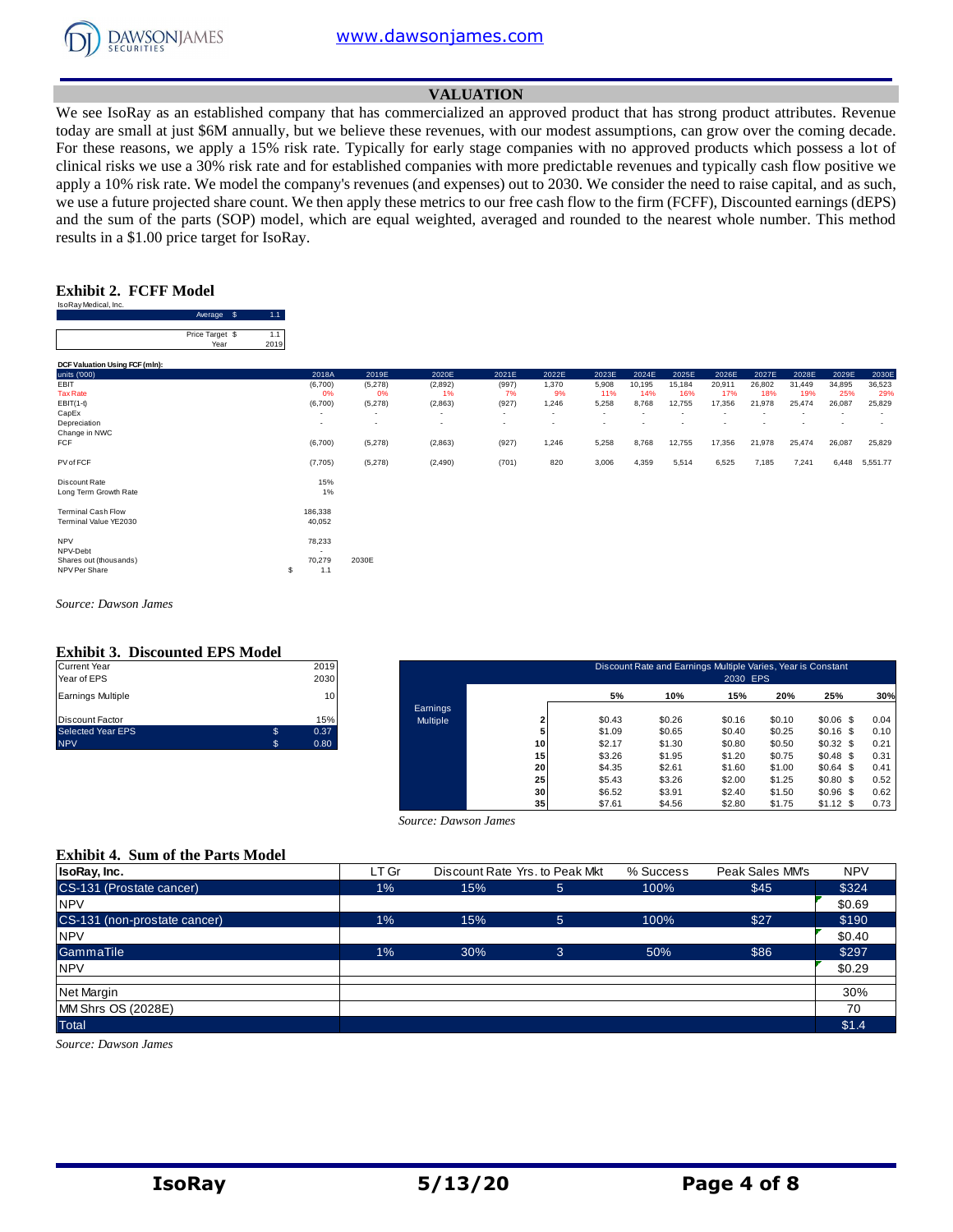

## **Risk Analysis:**

**Investment Risk**: IsoRay is a small capital company, which can translate into high volatility and risk for investors. The company's revenues depend on one product with multiple applications. Prostate cancer treatment accounted for greater than three-fourths of product sales, and the prostate cancer market has been declining.

**Market Share Risk.** IsoRay faces well-entrenched competition within the brachytherapy marketplace as well as outside the marketplace from well-capitalized large pharma and biotechnology companies.

**Regulatory Risk**: Barium is the main raw material used to make Cesium-131. IsoRay relies heavily on the production of Barium. The main supplier of Cesium-131 is in Russia, so the majority of the production of Cesium is dependent on U.S. - Russian relations. The manufacturing facilities all need to pass certain standards of operation in order to be functionally running.

**Commercial Risk**: End consumers may believe that there is a lack of product doses for Cesium 131, and radiation therapy represents a complication for some providers.

**Financial Risk**: IsoRay is likely to have additional capital raises before the company can be self-sustaining.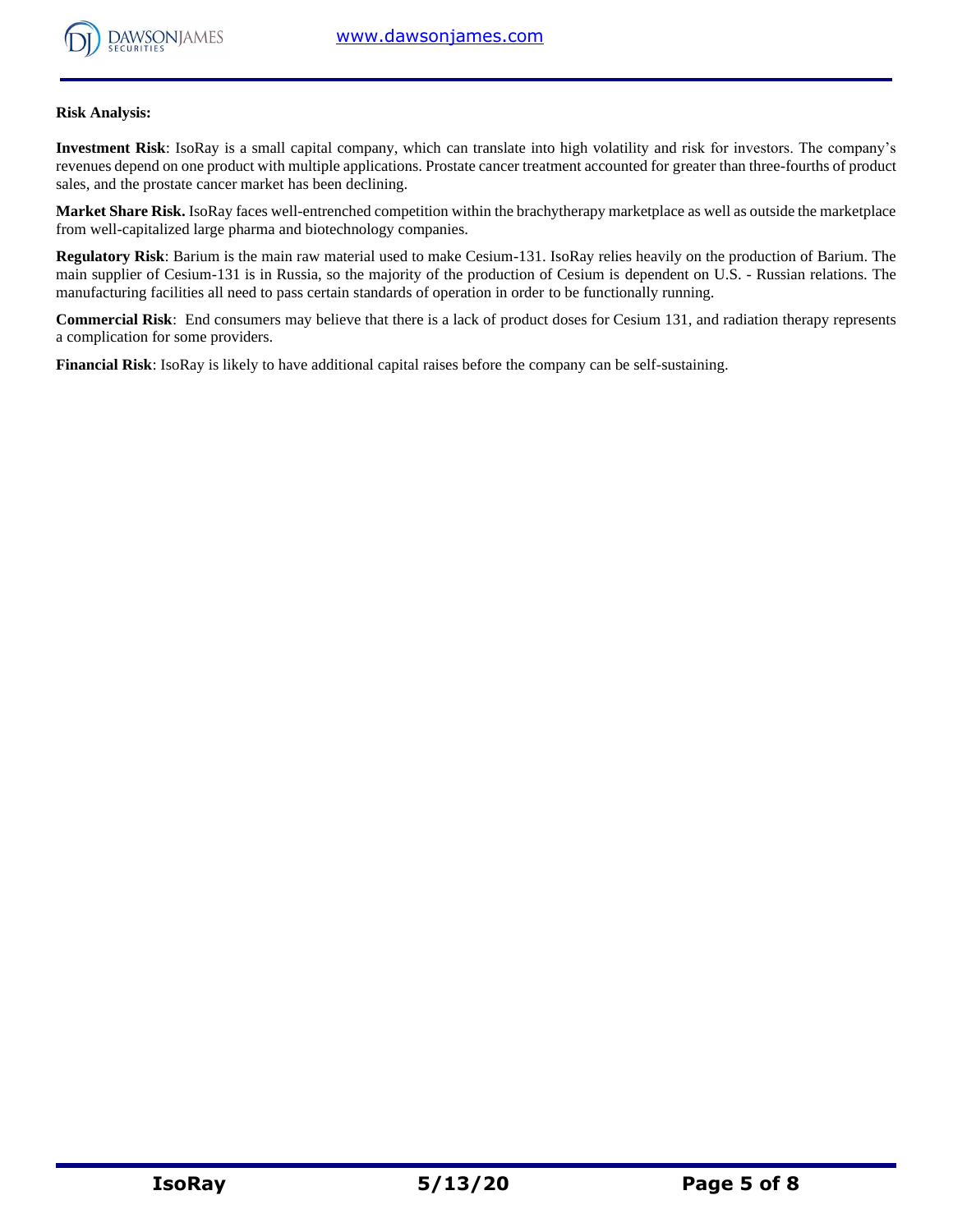

# **Exhibit 5. Income Statement**

| IsoRay™ Medical, Inc.: Income Statement (\$000)      | 6.2017   | 6.2018  | 6.2019  | <b>July-Sept</b> | Oct-Dec | Jan-Mar | Apr-Jun                  | 6.2020  | July-Sept | Oct-Dec | Jan-Mar | Apr-Jun      | 6.2021 | 6.2022 | 6.2023          | 6.2024 | 6.2025 | 6.2026 | 6.2027 | 6.2028 | 6.2029 | 6.2030 |
|------------------------------------------------------|----------|---------|---------|------------------|---------|---------|--------------------------|---------|-----------|---------|---------|--------------|--------|--------|-----------------|--------|--------|--------|--------|--------|--------|--------|
| IsoRay™ Medical, Inc.: YE Jun 30                     | 2017A    | 2018A   | 2019A   | 1Q20A            | 2Q20A   | 3Q20A   | 4Q20E                    | 2020E   | 1Q21E     | 2Q21E   | 3Q21E   | 4Q21E        | 2021E  | 2022E  | 2023E           | 2024E  | 2025E  | 2026E  | 2027E  | 2028E  | 2029E  | 2030E  |
| Cs-131 Prostate Cancer                               | 4.761    | 5.369   | 5.252   | 1.547            | 1,501   | 2,045   | 1.970                    | 7,295   | 2.374     | 2.374   | 2.374   | 2,374        | 9.494  | 11.858 | 16,934          | 21,385 | 26,427 | 32,090 | 38.405 | 42,567 | 43.805 | 45,405 |
| Cs-131 Seeds (non-prostate - non-brain)              |          | 506     | 1.162   | 482              | 420     | 510     | 48 <sup>°</sup>          | 1,926   | 705       | 705     | 705     | 705          | 2,821  | 4,624  | 6,708           | 9,087  | 11,777 | 14.793 | 18.153 | 21.87  | 25,199 | 26,608 |
| Gamma Tile                                           |          |         | 224     | 286              | 285     | 325     | 285                      | 1,141   | 582       | 582     | 582     | 582          | 2,328  | 2,968  | 3,633           | 4,323  | 5,040  | 5,783  | 6,554  | 7,354  | 8,456  | 8,625  |
| <b>Total Product Sales</b>                           | 4.761    | 5.923   | 7.314   | 2.315            | 2.206   | 2.880   | 2.736                    | 10.362  | 3.661     | 3.661   | 3.661   | 3.661        | 14.643 | 19,451 | 27.275          | 34.796 | 43.244 | 52.666 | 63.112 | 71.793 | 77.459 | 80.638 |
| <b>Expenses</b>                                      |          |         |         |                  |         |         |                          |         |           |         |         |              |        |        |                 |        |        |        |        |        |        |        |
| Cost of product sales (prostate)                     | 3.923    | 3.790   | 3,808   | 1.000            | 1.000   | 1,079   | 1,025                    | 4,104   | 1,464     | 1.464   | 1,464   | 1,464        | 5,857  | 7,586  | 10,092          | 12,526 | 15,135 | 17,907 | 21.458 | 24,410 | 25,562 | 26,611 |
| COGS % of revenue                                    | 829      | 68%     | 64%     | 43%              | 45%     | 37%     | 379                      | 40%     | 40%       | 40%     | 40%     | 40%          | 40%    | 399    | 379             | 36%    | 35%    | 34%    | 34%    | 34%    | 33%    | 33%    |
| Cost of product sales (non-prostate)                 |          | 291     | 459     | 79               | 95      | 90      | 153                      | 613     | 257       | 257     | 257     | 257          | 1,030  | 1,518  | 2,068           | 2,682  | 3,363  | 4,115  | 4.941  | 5,845  | 6,731  | 7,047  |
| COGS % of revenue                                    | 20%      | 5%      | 28%     | 20%              | 20%     | 20%     | 20%                      | 20%     | 20%       | 20%     | 20%     | $20^{\circ}$ | 20%    | 20%    | 20%             | 20%    | 20%    | 20%    | 20%    | 20%    | 20%    | 20%    |
| Sales and marketing expenses                         | 2.310    | 2.660   | 2,679   | 815              | 666     | 805     | 683                      | 2,733   | 697       | 697     | 697     | 697          | 2,787  | 2,843  | 2,900           | 2,958  | 3,017  | 3,077  | 3,139  | 3,202  | 3,266  | 3,331  |
| S&M% of revenue                                      |          |         |         |                  |         |         |                          |         |           |         |         |              |        |        |                 |        |        |        |        |        |        |        |
| General and administrative expenses                  | 3,918    | 4,165   | 4,172   | 1,097            | 1,071   | 1,155   | 1,064                    | 4,255   | 1,085     | 1,085   | 1,085   | 1,085        | 4,341  | 4,427  | 4,516           | 4,606  | 4,698  | 4,792  | 4,888  | 4,986  | 5,086  | 5,187  |
| G&A% of revenue                                      |          |         |         |                  |         |         |                          |         |           |         |         |              |        |        |                 |        |        |        |        |        |        |        |
| Research and development                             | 965      | 1.746   | 1,474   | 233              | 277     | 299     | 387                      | 1,548   | 406       | 406     | 406     | 406          | 1,625  | 1,706  | 1,792           | 1,827  | 1,846  | 1,864  | 1.883  | 1,902  | 1,921  | 1,940  |
| R&D % of revenue                                     |          |         |         |                  |         |         |                          |         |           |         |         |              |        |        |                 |        |        |        |        |        |        |        |
|                                                      | (48)     |         |         |                  |         |         |                          |         |           |         |         |              |        |        |                 |        |        |        |        |        |        |        |
| <b>Stk Optn's</b>                                    |          |         |         |                  |         |         |                          |         |           |         |         |              |        |        |                 |        |        |        |        |        |        |        |
| Non-GAAP, Adj                                        |          |         |         | (73)             |         |         |                          |         |           |         |         |              |        |        |                 |        |        |        |        |        |        |        |
| <b>Total Expenses</b>                                | 11.068   | 12.652  | 12.592  | 3.151            | 3.109   | 3.428   | 3.312                    | 13.253  | 3.910     | 3.910   | 3.910   | 3.910        | 15,640 | 18.081 | 21.367          | 24,600 | 28.060 | 31.756 | 36,309 | 40.344 | 42.565 | 44.116 |
| Operating income (Loss)                              | (6, 307) | (6.729) | (5,278) | (836)            | (903)   | (548)   | (576)                    | (2,892) | (249)     | (249)   | (249)   | (249)        | (997   | 1.370  | 5.908           | 10.195 | 15.184 | 20.911 | 26,802 | 31,449 | 34,895 | 36,523 |
| Interest income                                      | 117      | 29      |         | 20               | 6       |         |                          |         |           |         |         |              |        |        |                 |        |        |        |        |        |        |        |
| Change in fair value of warrant derivative liability | 27       |         |         |                  |         |         |                          |         |           |         |         |              |        |        |                 |        |        |        |        |        |        |        |
| Financing and interest expense                       |          |         |         |                  |         |         |                          |         |           |         |         |              |        |        |                 |        |        |        |        |        |        |        |
| <b>Total other income</b>                            | 144      | 29      |         | 20               | 6       | -3      | $\overline{\phantom{a}}$ | . .     |           |         |         |              |        |        |                 |        |        |        |        |        |        |        |
| <b>Pretax Income</b>                                 | (6.163)  | (6.700) | (5,278) | (816)            | (897)   | (545)   | (576)                    | (2.892) | (249)     | (249)   | (249)   | (249)        | (997)  | 1.370  | 5.908           | 10.195 | 15.184 | 20.911 | 26,802 | 31,449 | 34,895 | 36,523 |
| Income Tax Benefit (Provision)                       | $\sim$   |         |         |                  | (2)     | (3)     | (23)                     | (28)    | (17)      | (17)    | (17)    | (17)         | (70)   | 123    | 650             | 1,427  | 2,429  | 3,555  | 4,824  | 5,975  | 8,808  | 10,694 |
| <b>Tax Rate</b>                                      | $\Omega$ |         |         | 4%               | 4%      | 4%      |                          |         | 7%        | 7%      | 7%      |              |        | 99     | 11 <sup>1</sup> | 149    | 169    | 179    |        |        | 25%    | 29%    |
| <b>GAAP Net Income (loss)</b>                        | (6.166)  | (6,711) | (5,278) | (816)            | (899)   | (548)   | (553)                    | (2,863) | (232)     | (232)   | (232)   | (232)        | (927)  | 1.246  | 5.258           | 8.768  | 12.755 | 17.356 | 21.978 | 25.474 | 26.087 | 25,829 |
| Preferred stock dividends                            | (11)     | (11.00) |         | (3.00)           |         |         |                          |         |           |         |         |              |        |        |                 |        |        |        |        |        |        |        |
| <b>GAAP-EPS</b>                                      | (0.11)   | (0.12)  | (0.08)  | (0.01)           | (0.01)  | (0.01)  | (0.01)                   | (0.04)  | (0.00)    | (0.00)  | (0.00)  | (0.00)       | (0.01) | 0.02   | 0.08            | 0.13   | 0.19   | 0.25   | 0.32   | 0.37   | 0.38   | 0.37   |
| Non GAAP EPS (dil)                                   | (0.11)   | (0.12)  | (0.08)  | (0.01)           | (0.01)  | (0.01)  | (0.01)                   | (0.04)  | (0.00)    | (0.00)  | (0.00)  | (0.00)       | (0.01) | 0.02   | 0.08            | 0.13   | 0.19   | 0.25   | 0.32   | 0.37   | 0.38   | 0.37   |
| Wotd Ava Shrs (Bas) - '000s                          | 55.016   | 55.159  | 67.042  | 67.388           | 67.388  | 67.558  | 67.626                   | 67.490  | 67.693    | 67.761  | 67.829  | 67,896       | 67.795 | 68,066 | 68.339          | 68,613 | 68.888 | 69.164 | 69.441 | 69.719 | 69.998 | 70.279 |
| Watd Ava Shrs (Dil) - '000s                          | 55.016   | 55,159  | 67,042  | 67.388           | 67.388  | 67.558  | 67.626                   | 67.490  | 67.693    | 67.761  | 67.829  | 67.896       | 67.795 | 68.066 | 68.339          | 68.613 | 68.888 | 69.164 | 69.441 | 69.719 | 69,998 | 70.279 |

*Source: Dawson James and Company Reports*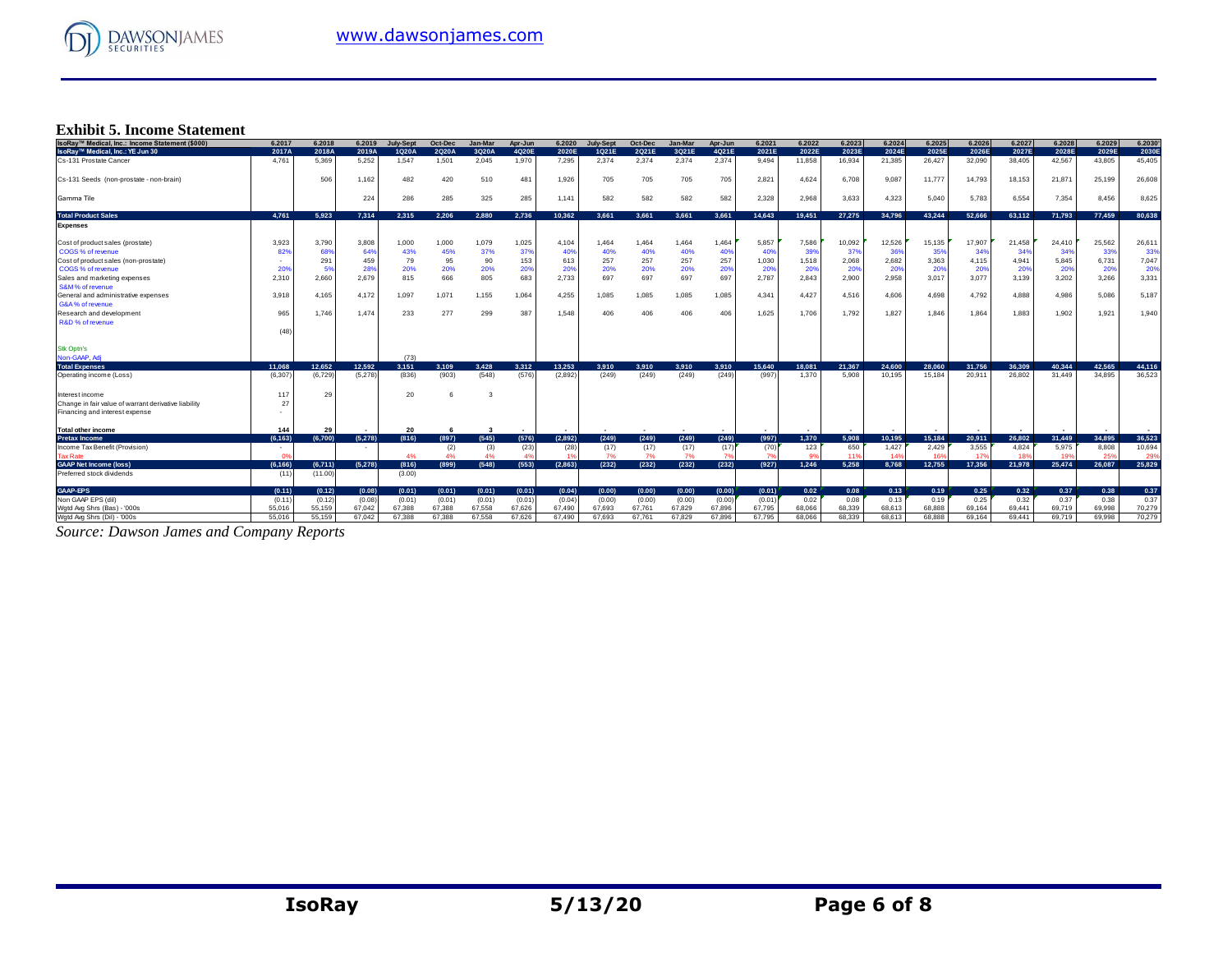

## Companies mentioned in this report

*GT Medical (private)*

## **Important Disclosures:**

## **Price Chart:**



Price target and rating changes over the past three years:

Initiated – Buy – July 1,  $2019$  – Price Target \$1.00 Update – Buy – September 26, 2019 – Price Target \$1.00

Update – Buy – November 22, 2019 – Price Target \$1.00

Update – Buy – February 5, 2020 – Price Target \$1.00

Update – Buy – May 13, 2020 – Price Target \$1.00

Dawson James Securities, Inc. (the "Firm") is a member of the Financial Industry Regulatory Authority ("FINRA") and the Securities Investor Protection Corporation ("SIPC").

The Firm does not make a market in the securities of the subject company(s). The Firm has NOT engaged in investment banking relationships with ISR in the prior twelve months, as a manager or co-manager of a public offering and has NOT received compensation resulting from those relationships. The Firm may seek compensation for investment banking services in the future from the subject company(s). The Firm has NOT received any other compensation from the subject company(s) in the last 12 months for services unrelated to managing or co-managing of a public offering.

Neither the research analyst(s) whose name appears on this report nor any member of his (their) household is an officer, director or advisory board member of these companies. The Firm and/or its directors and employees may own securities of the company(s) in this report and may increase or decrease holdings in the future. As of April 30, 2020, the Firm as a whole did not beneficially own 1% or more of any class of common equity securities of the subject company(s) of this report. The Firm, its officers, directors, analysts or employees may affect transactions in and have long or short positions in the securities (or options or warrants related to those securities) of the company(s) subject to this report. The Firm may affect transactions as principal or agent in those securities.

Analysts receive no direct compensation in connection with the Firm's investment banking business. All Firm employees, including the analyst(s) responsible for preparing this report, may be eligible to receive non-product or service specific monetary bonus compensation that is based upon various factors, including total revenues of the Firm and its affiliates as well as a portion of the proceeds from a broad pool of investment vehicles consisting of components of the compensation generated by investment banking activities, including but not limited to shares of stock and/or warrants, which may or may not include the securities referenced in this report.